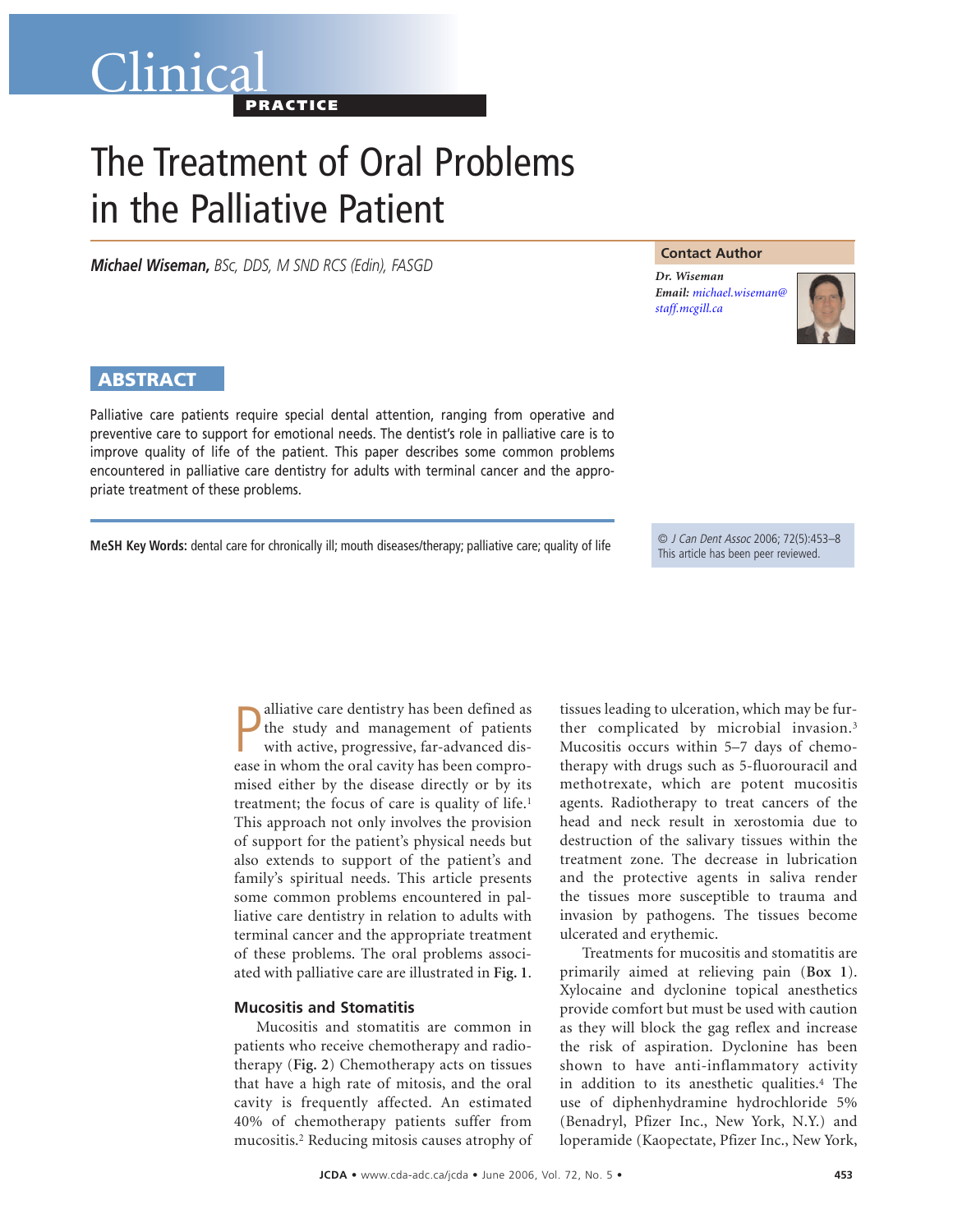



**Figure 2:** Oral mucositis

N.Y.; Maalox, Novartis Consumer Health Canada Inc., Mississauga, Ont.) as a rinse to relieve pain has been used for herpetic stomatitis.5 Milk of Magnesia (Rougier Pharma, Mississauga, Ont.) should not be used as a substitute as it will dry the mouth.

The use of sucralfate suspension to palliate radiationinduced mucositis has had mixed results.<sup>6–8</sup> Sucralfate should be used on a case-by-case basis, and the clinician must not only assess the clinical signs of mucositis but also seek the patient's evaluation of his or her status.

Many oncologists prescribe a concoction termed "magic mouthwash." It contains many ingredients, often varied; it has been known to contain antihistamines, antifungals, topical anesthetics and even antibiotics. I believe that these products should not be used as a panacea, but instead treatments should be prescribed to remedy specific symptoms.

Benzydamine (Tantum, 3M Pharmaceuticals, London, Ont.) is a nonsteroidal analgesic with anti- inflammatory

| Treatments for stomatitis and mucositis | Box 1 |  |  |  |  |
|-----------------------------------------|-------|--|--|--|--|
|-----------------------------------------|-------|--|--|--|--|

- Viscous xylocaine 2%
- Xylocaine spray 10%
- Diphenhydramine hydrochloride 5% and loperamide in equal parts (dyclonine 0.5% may be added to increase potency)
- Dyclonine hydrochloride 0.5% or 1%
- Magic mouthwash
- Sucralfate suspension, 10 mL 4 times a day, swished and swallowed or expectorated
- Benzydamine, 15 mL 3–4 times a day, rinsed and expectorated
- Morphine 2%
- Reduction of potential localized factors

properties. It has been reported to relieve radiationinduced stomatitits<sup>9</sup>; however, its benefit in the treatment of burning mouth syndrome has not been demonstrated.10

After teaching patients to expectorate completely by practising with saline solution, a 0.2% morphine solution can be used topically to relieve the discomfort associated with mucositis. Patient selection is important, as they must be able to follow directions carefully to prevent overdosing.11

Before any of the above measures is initiated, it is important to identify local traumatic factors such as fractured restorations or teeth, or an impinging removable prosthesis. Patients should also be advised to avoid spicy foods, smoking and alcohol.<sup>11</sup>

#### **Nausea and Vomiting**

Nausea and vomiting in palliative care patients may have many causes, including chemotherapy, opioid use, bowel obstruction, pancreatitis and electrolyte imbalance, or they may be movement induced or even an emotional reaction. Vomiting has a caustic effect on the hard tissues and can also increase the morbidity of mucositis. It may also delay healing if the patient cannot consume nutrients essential for tissue repair. Many of the drugs prescribed to control nausea and vomiting have oral side effects (**Table 1**), the most notable being tardive dyskinesia and xerostomia. Tardive dyskinesia usually occurs with longterm dosing and its presentation may affect denture wear. Xerostomia affects nutrition, communication and oral tissues. Although the oral effects of the antiemetics are great, the inability to consume foods and medications orally has more serious implications. Emotional outbursts are treated by the palliative care team by listening to the patient's concerns and suggesting relaxation techniques.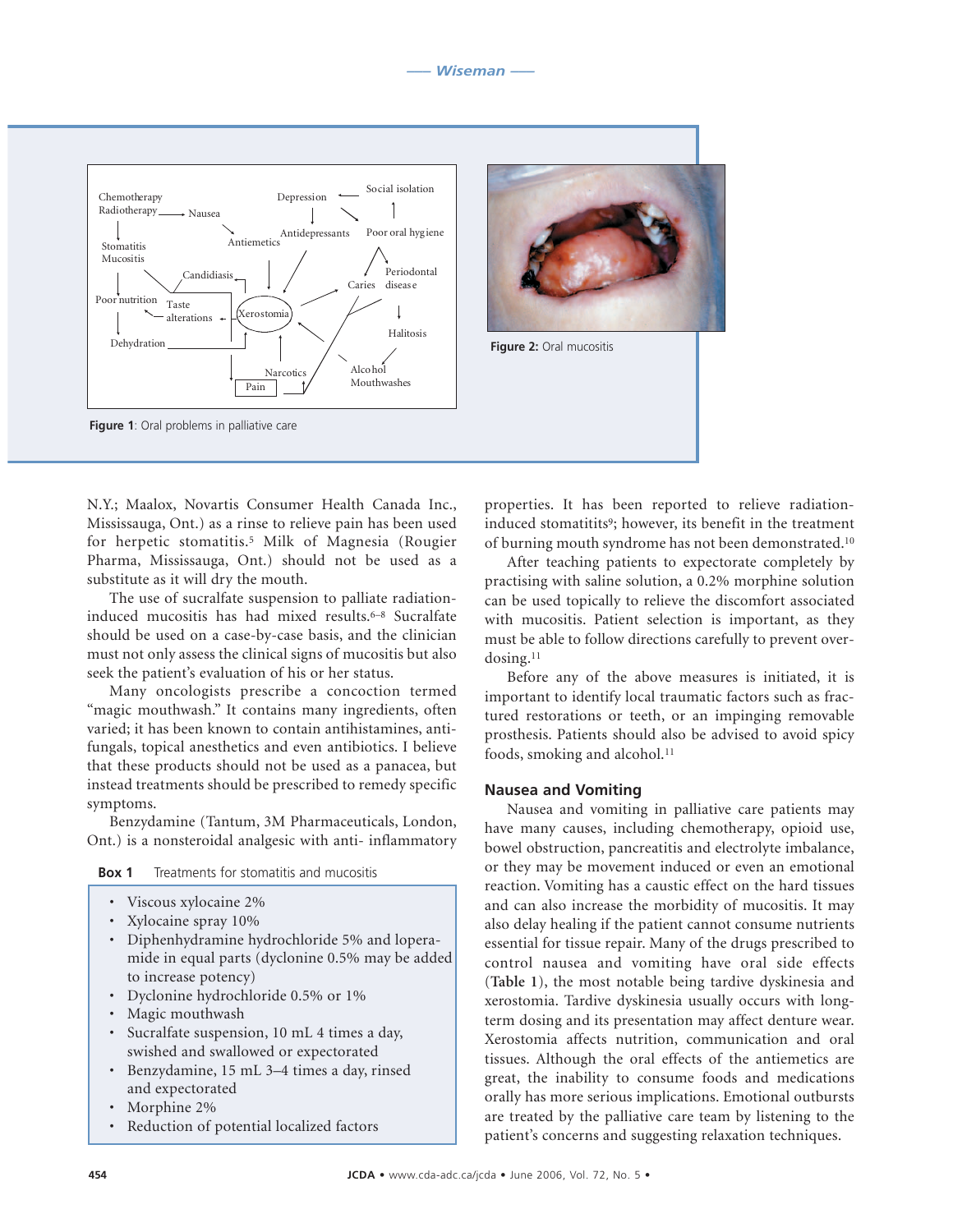**Table 1** Oral side effects of antiemetics prescribed to control nausea and vomiting

| <b>Agent</b>          | Oral side effect   |
|-----------------------|--------------------|
| Haloperidol           | Tardive dyskinesia |
| Metoclopramide        | Tardive dyskinesia |
| Hyoscine butylbromide | Xerostomia         |
| Promethazine          | Xerostomia         |

# **Table 2** Treatments for candidiasis

# **Topical**

Nystatin suspension, 200 000–500 000 IU, swished and swallowed 3–5 times a day

Nystatin suspension frozen (200 000–500 000 IU) in sugarless fruit juice

Nystatin vaginal suppository, 100 000 IU 4 times a day

Clotrimazole vaginal suppository, 100 mg/day for 7 days

Clotrimazole troche, 10 mg, 5 times a day for 14 days Clotrimazole vaginal cream 1%, applied to denture 3–4 times a day for 7 days

# **Systemic**

Ketoconazole, 200–400 mg orally for 7–14 days

Fluconazole, 100–200 mg on day 1, then

50–100 mg/day orally for 7–14 days

Itraconazole, 100–200 mg/day orally for 7–14 days

Amphotericin B, 0.25–1.5 mg/kg a day intravenously

# **Candidiasis**

The incidence of candidiasis in palliative care patients has been estimated to be 70% to 85%. Predisposing factors for fungal infections include poor oral hygiene, xerostomia, immunosuppression, use of corticosteroids or broad-spectrum antibiotics, poor nutritional status, diabetes and the wearing of dentures. *Candida albicans* is the most common infectious organism encountered in candidiasis. It is a natural inhabitant of the oral cavity whose overgrowth is normally suppressed by other nonpathologic microorganisms and natural host defense mechanisms. The mere presence of a positive culture without clinical symptoms is not indicative of *Candida* infection.13

*Candida* infections are manifested as pseudomembranous, erythematous or hyperplastic candidiasis or angular cheilitis. Pseudomembranous candidiasis (thrush) is characterized by small white or yellow plaques with surrounding erythemic areas (**Fig. 3**). These lesions can be rubbed off, revealing raw mucosa. Erythemous (atrophic) candidiasis appears as red lesions, frequently on the hard palate and dorsal surface of the tongue. Hyperplastic candidiasis is similar to pseudomembranous; however, the



**Figure 3:** Pseudomembranous candidiasis



**Figure 4:** Angular cheilitis

plaques do not wipe off. Angular cheilitis appears as white and red fissures emanating from the corners of the mouth. It commonly has a bacterial and fungal component (**Fig. 4**).14 In palliative care patients, candidiasis is primarily a result of xerostomia.

Higher salivary *Candida* levels are more frequently encountered in denture wearers than in dentate patients.15 The use of commercial hydrogen peroxide releasing agents has been found to be ineffective in the disinfection of the denture.16,17 Soaking the denture in bleach (15 mL) and water (250 mL) for 30 minutes will help rid the denture of odours. Partial dentures should not be soaked in bleach solution, as it will lead to metal fatigue. Dentures can also be soaked in benzalkonium chloride (1:750) for 30 minutes. Benzalkonium chloride should be formulated daily as Gram-negative bacteria can proliferate within 24 h.17 Boiling the denture will cause denture base distortion<sup>18</sup>; however microwaving it in water at high power for 5 minutes can disinfect the denture base. Repeated microwaving can result in hardening of PermaSoft denture linings.19 Dentures should be stored in well-identified vessels in solutions of water, mouthwash, 0.12% chlorhexidine, Listerine antiseptic (Pfizer Canada, Toronto, Ont.) or 100 000 IU of nystatin suspension.20

Candidiasis may be treated by a combination of topical and systemic applications (**Table 2**).

One topical agent is nystatin, which can be administered via different methods. The fungicidal activity of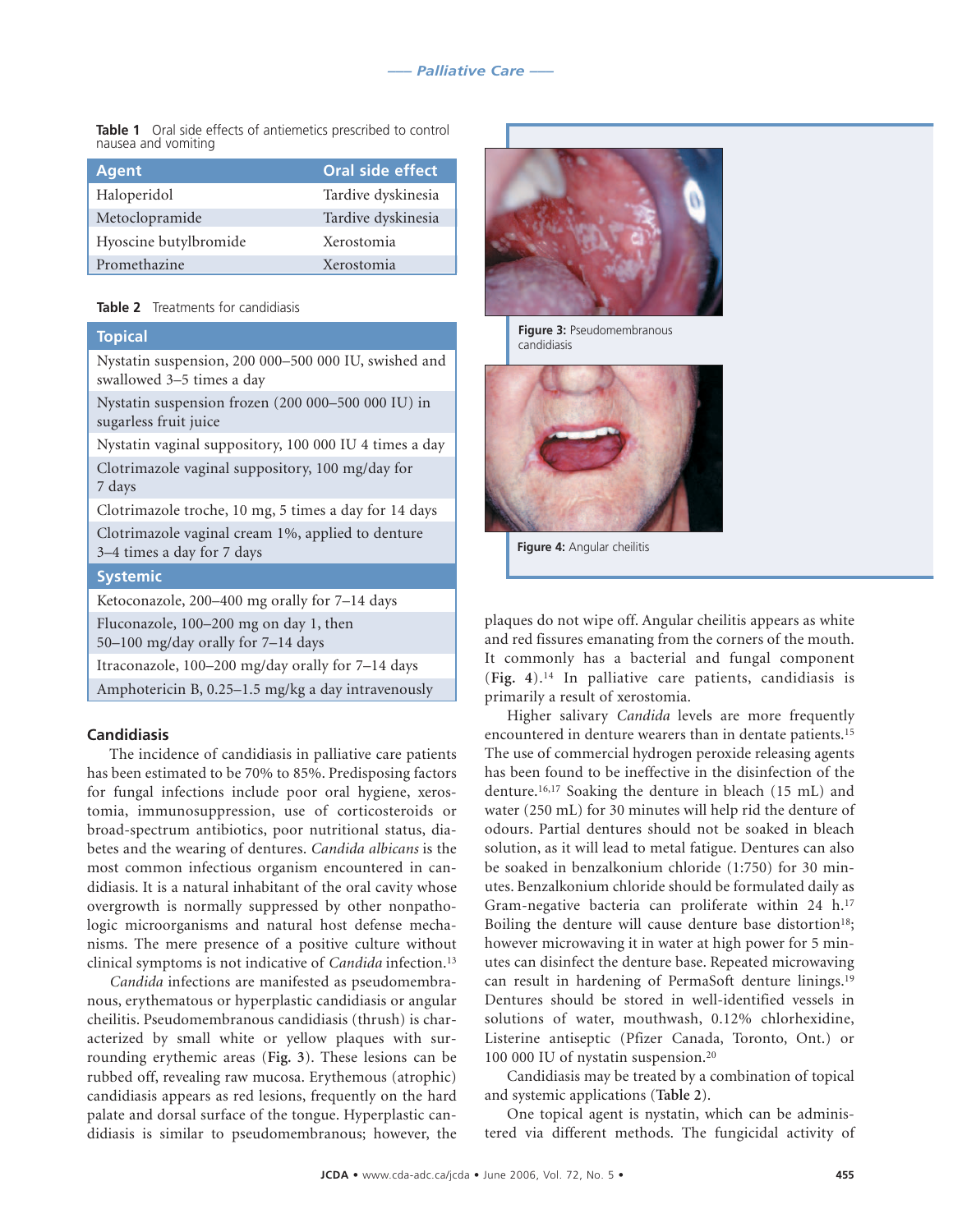

**Figure 5:** Xerostomia

nystatin depends directly on contact time with the oral tissues, and this is generally minimal with the suspension as most patients swallow it rapidly. Nystatin suspension also has a high sugar content and must, therefore, be administered cautiously in the xerostomic dentate patient. Nystatin may occasionally cause gastrointestinal effects such as nausea, vomiting and diarrhea.<sup>20</sup>

Freezing nystatin with sugarless fruit juice yields nystatin popsicles or ice chips. As some patients with fungal infections complain of a sore burning mouth, the dual effect of cryotherapy and antimycotic therapy may relieve pain and provide additional hydration for the patient. In addition, oral contact time is increased.

A nystatin vaginal tablet or clotrimazole vaginal tablet can be dissolved slowly in the mouth. Although this procedure increases contact time, it is difficult for patients with xerostomia to dissolve these tablets. These products are not sweetened and are reported to have a chalky taste.

Angular cheilitis can be treated with a cream made up of 0.5% triamcinolone and 2% ketoconazole. Due to the likelihood of a co-existing bacterial infection, washing the area with an antimicrobial soap before applying the therapeutic cream is advised.

Clotrimazole troches (Mycelex Troche, Roxane Laboratories, Columbus, Ohio) may be dissolved slowly in the mouth; however, they contain sucrose, which can increase caries. Troches are more efficacious than suspensions due to their longer oral contact time.21,22 Clotrimazole vaginal cream may be applied as a thin coat on the tissue side of the denture.

Systemic medications (**Table 2**) should be reserved for cases in which topical agents are ineffective, as they are expensive and may have renal or hepatic toxicity. The treating dentist should note the drug interactions of these antifungal agents. Absorption of ketoconazole is decreased by antacids, which increase gastric pH. Ketoconazole increases the half-life of benzodiazepines. Fluconazole, ketoconazole and itraconazole interact with anticoagulants such as coumadin, leading to an increase in the international normalized ratio. Itraconazole can increase plasma levels of midazolam and triazolam and it reduces the efficacy of oral contraceptives. Amphotericin B should be reserved as a final treatment when all other antifungals are ineffective as its therapeutic index is low and it should be prescribed in consultation with an infectious disease specialist.

Comparison of the efficacy of a topical (nystatin) and a systemic (fluconazole) agent resulted in no significant difference in fungicidal effect.23 However, as the dose frequency for fluconazole is much lower, it was speculated that compliance would be greater with this drug.23 A comparison of the efficacy of fluconazole (100 mg daily) with clotrimazole troches (10 mg 5 times daily) revealed a statistically equivalent clinical response; however, fluconazole was more effective than clotrimazole in eliminating *C. albicans* from the oral flora.24

Fluconazole works against most oral fungal species. If fungal growth is persistent, then mycologic culturing may be necessary, as resistant species have been isolated from the mouths of terminally ill patients.25 In this case, switching to itraconazole may be a good option.

# **Nutrition, Hydration and Taste Disorders**

Palliative care patients are unable to consume food or fluids if their oral cavity is compromised. These patients do not generally expend large numbers of calories and usually eat lightly.

Vomiting, diarrhea, fever, swallowing difficulties and anorexia may cause dehydration, which in turn can lead to xerostomia. Palliative care patients should be gently encouraged to drink as much as possible. During winter months, a room humidifier can help reduce oral dryness, especially for mouth breathers.

Chemotherapy or head and neck radiotherapy causes dysgeusia in many palliative care patients.26 This can be corrected by zinc supplementation.27 To improve the patient's appetite, suggest that foods be served with gravy, which aids in swallowing for the xerostomic patient. Monosodium glutamate can be used to improve the taste of food.

# **Xerostomia**

As noted above, xerostomia is common in palliative care patients, mainly as a result of medication or radiotherapy to the head and neck (**Fig. 5**). The simplest test for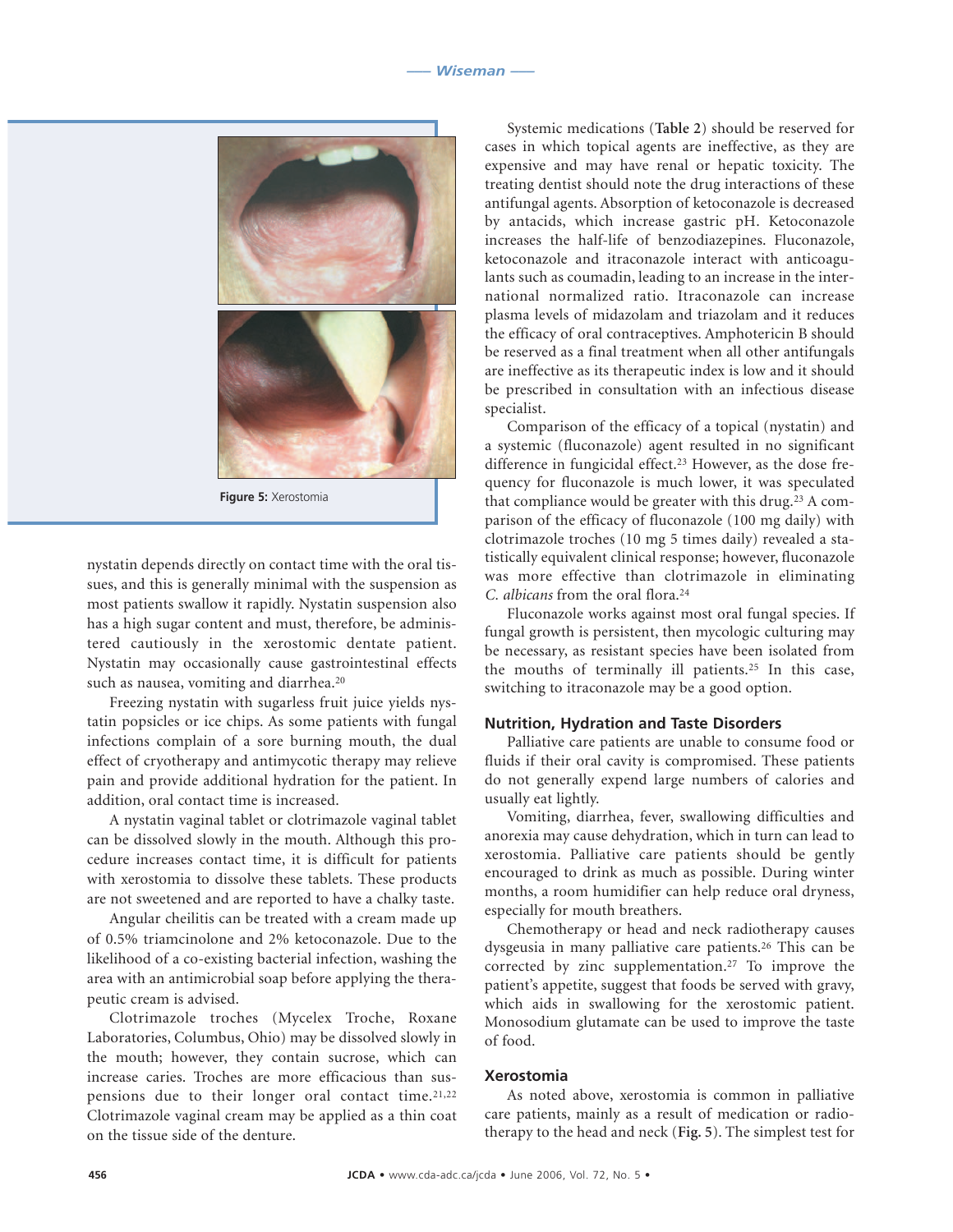assessing xerostomia is to ask the patient if his or her mouth feels dry. Dry mouth or xerostomia does not always correlate with salivary gland hypofunction, but the clinician should respond to the patient's chief complaint. In a recent survey of 25 palliative care patients (unpublished data by author), all complained of xerostomia. A chart review of their medications revealed that the average patient was taking 5 medications (standard deviation, 3) in the following xerogenic classes: anticholinergics, bronchodilators, narcotic analgesics, diuretics, antihypertensives, antipsychotics, antiemetics, antidepressants and anxiolytics. Water-soluble lubricants should be used to lubricate the oral tissues. These can be found under a variety of trade names. Oral Balance gel (Laclede Professional Products, Gardena, Calif.) is an excellent water-soluble agent and an alternative to the typical lubricants as it contains lactoperoxidase, lysozyme, glucose oxidase, lactoferrin and no glycerin. Nursing staff should be instructed to apply the product thinly all around the mouth using a foam brush. These products do not have an unpleasant taste. Petroleum-based products such as Vaseline (Unilever Canada, Toronto, Ont.) are anhydrous and hydroscopic, absorbing water from the tissues. They may also occlude harmful bacteria, preventing them from being eliminated from the oral cavity by saliva. For patients on oxygen, petroleum-based products are a potential combustible material.

Mouth rinses that contain alcohol should be avoided as they will further desiccate the mouth. Alcohol-free rinses are available, e.g., Oral B anticavity rinse (Gillett, South Boston, Mass.). Saliva substitutes are beneficial for the patient and should be used before eating to improve swallowing. Examples of these products are Moi-Stir (Kingswood Laboratories, Indianapolis, Ind.), MouthKote (Parnell Pharmaceuticals, San Rafael, Calif.), Oral Balance (Laclede) and Xero-Lube (Colgate Oral Pharmaceuticals, Canton, Mass.). Chlorhexidine is currently being formulated as an alcohol-free product (Sunstar-Butler, Chicago, Ill.) and will be available shortly in Canada.

The use of the cholinergic-mimetic drugs pilocarpine and cevimeline in palliative care has not been explored in depth. Topical use of malic acid, vitamin C and citric acids can stimulate saliva; however, their low pH contributes to tooth demineralization.

# **Depression**

Depression is not uncommon in the terminally ill patient. The palliative care dentist must take time to listen to his or her patient. The dentist should not stand next to the patient's bed, but rather sit next to the patient. Demonstrate empathy by eye contact and gentle touching of the patient's hand or shoulder. It is also important to acknowledge family and significant others who may be present in the room. These people require as much emotional support as the patient.

Many patients who become depressed are prescribed antidepressants, and these drugs are also used for pain palliation.28 Many of these medications cause xerostomia. The dentist should guide the physician in choosing a salivasparing antidepressant; for example, amitriptyline (Apo-Amitriptyline, Apotex, Weston, Ont.) is more xerogenic then citalopram (Celexa, Lundbeck, Montreal, Que.).29

Patients who are depressed may forego regular oral hygiene activities, which may increase the severity of periodontal disease, caries and halitosis. Faced with these conditions, some friends and family may shorten their visits or stop visiting at all and, as a result, the patient may become further depressed. Therefore, it is imperative for the palliative care dentist to promote good oral hygiene.

#### **Oral Hygiene**

As mentioned, oral hygiene is very important in palliative care patients. Some patients with xerostomia find toothpastes containing sodium lauryl sulfate difficult to tolerate. Children's toothpastes or Oral Balance toothpaste (Laclede) may be more tolerable. A soft toothbrush should be used, as the oral mucosa is very sensitive to trauma.

#### **Conclusion**

Palliative care patients require special dental attention. This extends from operative and preventive care to the concept of total patient care covering both the physical and emotional aspects of well-being. The dentist's role in palliative care is to improve the quality of life of the patient.  $\rightarrow$ 

#### **THE AUTHOR**



*Dr. Wiseman is an assistant professor in the faculty of dentistry, McGill University, Montreal, Quebec, and chief of dentistry at Mount Sinai Hospital, Montreal, Quebec. He also maintains a private practice in Montreal.*

*Correspondence to: Dr. Michael Wiseman, 55 Westminster Avenue, Suite 102, Côte Saint-Luc, QC H4W 2J2.*

*The author has no declared financial interests in any company manufacturing the types of products mentioned in this article.*

#### **References**

1. Wiseman MA. Palliative care dentistry. *Gerodont* 2000; 17(1):49–51.

2. Naidu MU, Ramana GV, Rani PU, Mohan IK, Suman A, Roy P. Chemotherapyinduced and/or radiation therapy-induced oral mucositis — complicating the treatment of cancer. *Neoplasia* 2004; 6(5):423–31.

3. Sonis ST. Oral complications of cancer therapy. In: de Vita VT Jr, Hellman S, Rosenberg SA, editors. Cancer: principles and practice of oncology. 3rd ed. Philadelphia: JB Lippincort Co., 1989. p. 2144–52.

4. Epstein JB, Silverman S Jr, Paggiarino DA, Crockett S, Schubert MM, Senzer NN, and others. Benzydamine HCl for propylaxis of radiation-induced oral mucositis: results from a multicenter, randomized, double-blind, placebo-controlled clinical trial. *Cancer* 2001; 92(4):875–85.

5. Parlette EC, Polo JM. Case study: inoculation herpes barbae. *Skinmed* 2005; 4(3):186–7.

6. Dodd MJ, Miaskowski C, Greenspan D, MacPhail L, Shih AS, Shiba G, and others. Radiation-induced mucositis: a randomized clinical trial of micronized sucralfate versus salt & soda mouthwashes. *Cancer Invest* 2003; 21(1):21–33.